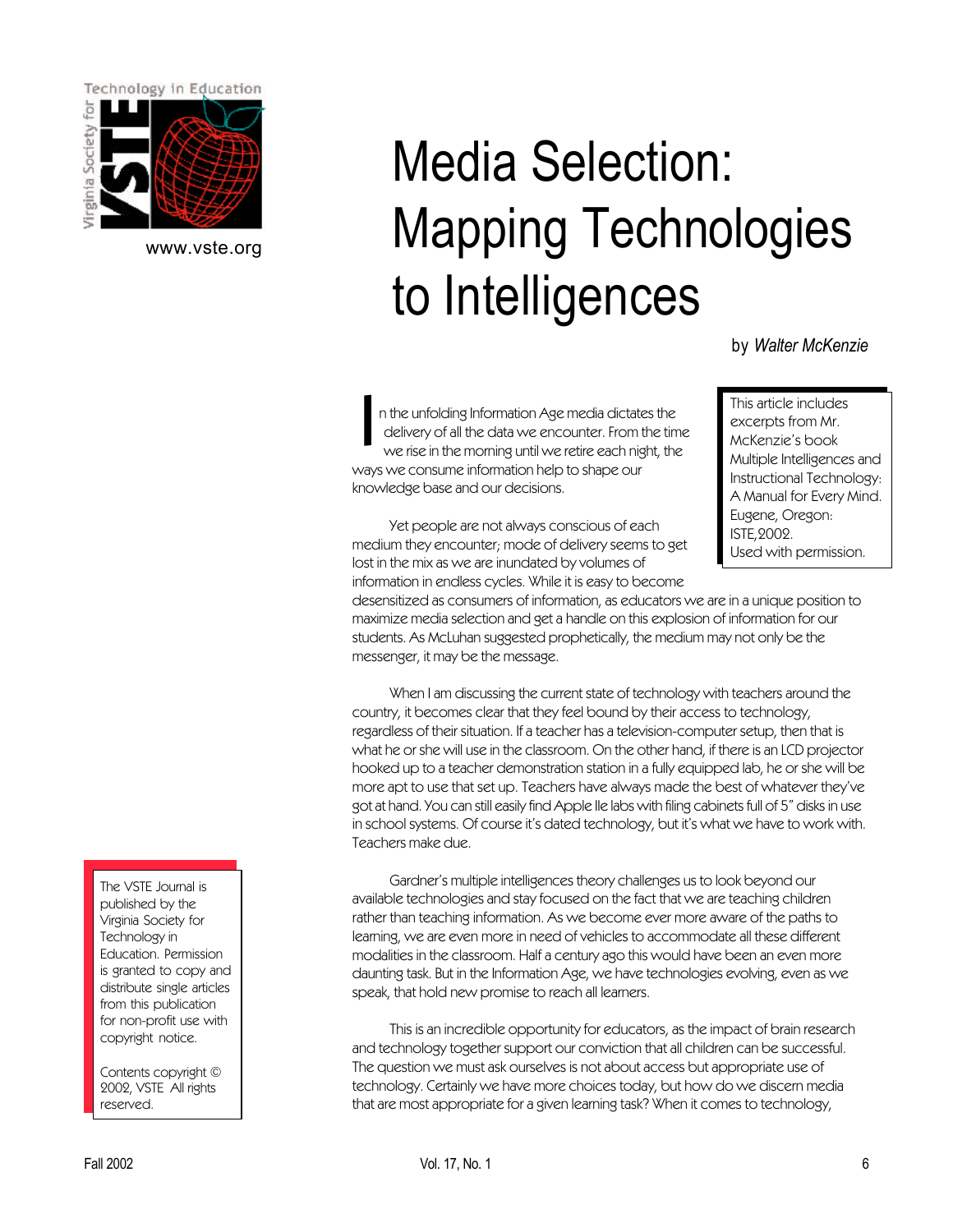

[www.vste.org](http://www.vste.org)

### Media Selection, continued

media selection is a critical piece in the instructional design process. Unfortunately in this age of media saturation, media selection is often overlooked when implementing a lesson in the classroom.

What is the first step in proper media selection? Like all good instruction, the learner must always come first. What knowledge base do they bring to this lesson? Is it introductory, guided practice or remediation? What technology skills are they proficient in and what do they need to learn? Also, what intelligence strengths do they possess and which intelligences need to be further developed? All of these questions help to tailor the lesson to meet students at a level at which they are ready to learn.

With the student piece in place, the learning objective is the next consideration in media selection. Is the objective appropriate? What do you expect learners to be able to do by the end of this lesson? How can you structure the lesson to make this possible? How will you be able to measure student success in accomplishing this? In answering these questions, you come a step closer to identifying appropriate technologies for your lesson.

Before looking to the technologies to which you have access, though, it is important to next look at the intelligences you wish to target in supporting your students to meet the stated objective. Considering the learner and the lesson objective, which intelligence or intelligences should you target to make the lesson a success? And once you have answered this question, which technologies best accommodate these intelligences? These questions will help you lock in the technology or technologies that are appropriate for your lesson.

#### The process flows accordingly:

#### Learner  $\triangleright$  Objective  $\triangleright$  Intelligences  $\triangleright$  Technology

By considering instructional design factors in this order, you can successfully select appropriate media for any lesson in your classroom. Considering the learner and objective will be second nature to most teachers. But how do we consider the intelligences with regard to technology?

It is tempting to select the technology you want to use and then make it "fit" the intelligences. However, does that process truly help you identify appropriate strategies, or is it simply going through the motions of justifying your personal preferences? Rather, start with your knowledge of intelligences and consider which media will naturally support them. The table on page 7 summarizes examples.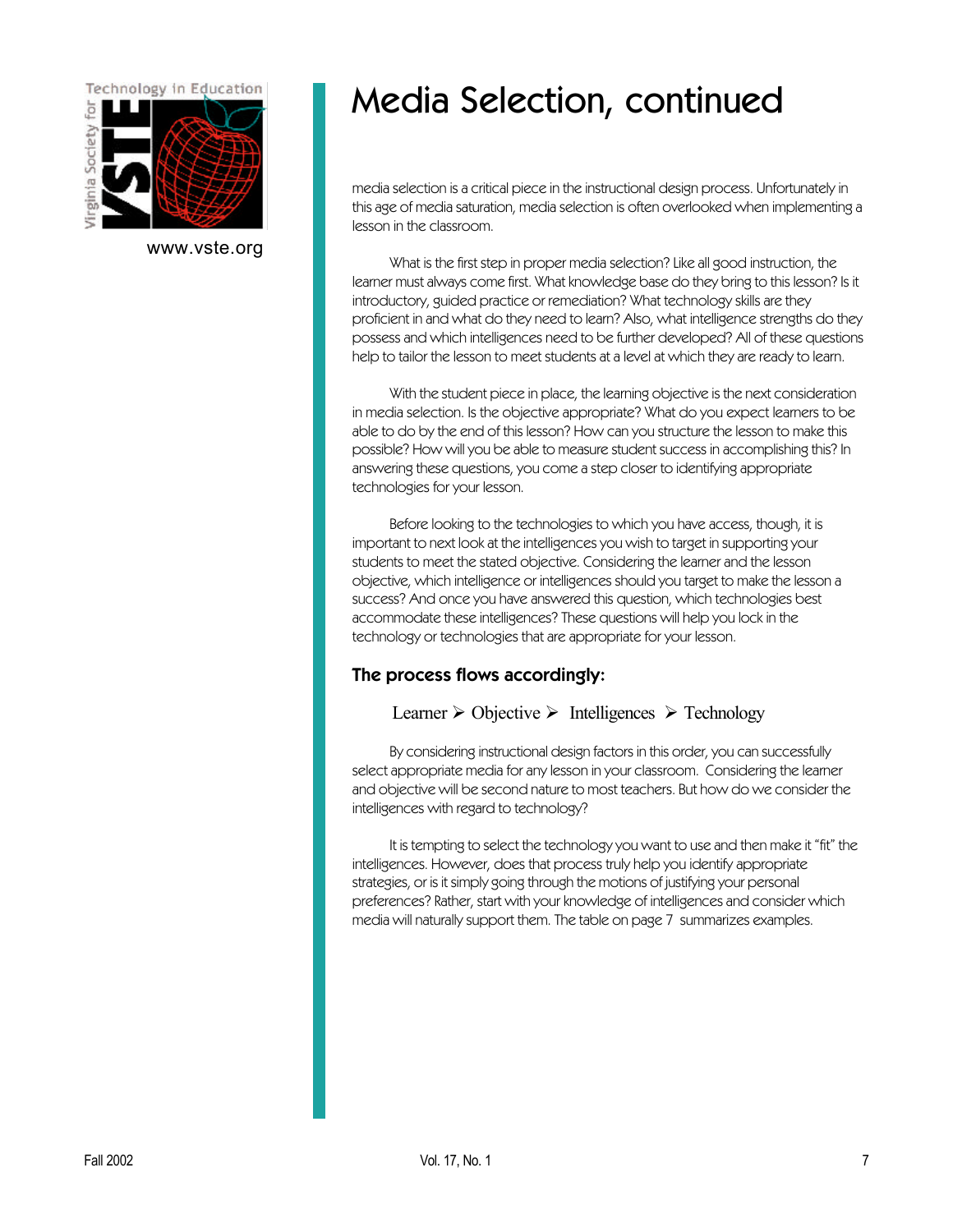

[www.vste.org](http://www.vste.org)

# Media Selection, continued

| <b>Intelligence</b>       | <b>Technologies</b>                                                                                                                                                                                                                                                           |
|---------------------------|-------------------------------------------------------------------------------------------------------------------------------------------------------------------------------------------------------------------------------------------------------------------------------|
| <b>Verbal/Linguistic</b>  | Textbook, pencil, worksheet,<br>newspaper, magazine, word processing,<br>electronic mail, desktop publishing, web-<br>based publishing, keyboard, speech<br>recognition devices, text bridges                                                                                 |
| Logical/Mathematical      | Lecture, Cuisenaire rods, Unifix cubes,<br>tangrams, measuring cups, measuring<br>scales, ruler/yardstick, slide rule, graphing<br>calculators, spreadsheet, search engine,<br>directory, FTP clients, gophers,<br>webquests, problem solving tasks,<br>programming languages |
| <b>Visual/Spatial</b>     | Overhead projector, television, video,<br>picture books, art supplies, chalkboard,<br>dry erase board, slide shows, charting<br>and graphing, monitor, digital camera/<br>camcorder, scanner graphics editor, html<br>editor, digital animation/movies                        |
| <b>Bodily/Kinesthetic</b> | Construction tools, kitchen utensils,<br>screw, lever, wheel and axle, inclined<br>plane, pulley, wedge, physical education<br>equipment, manipulative materials,<br>mouse, joystick, simulations that require<br>eye-hand coordination, assistive<br>technologies            |
| Musical/Rhythmic          | Pattern blocks, puzzles, musical<br>instruments, phonograph, headphones,<br>tape player/recorder, digital sounds,<br>online pattern games, multimedia<br>presentations, speakers, CD ROM disks,<br>CD ROM player                                                              |
|                           | Continued, page 8                                                                                                                                                                                                                                                             |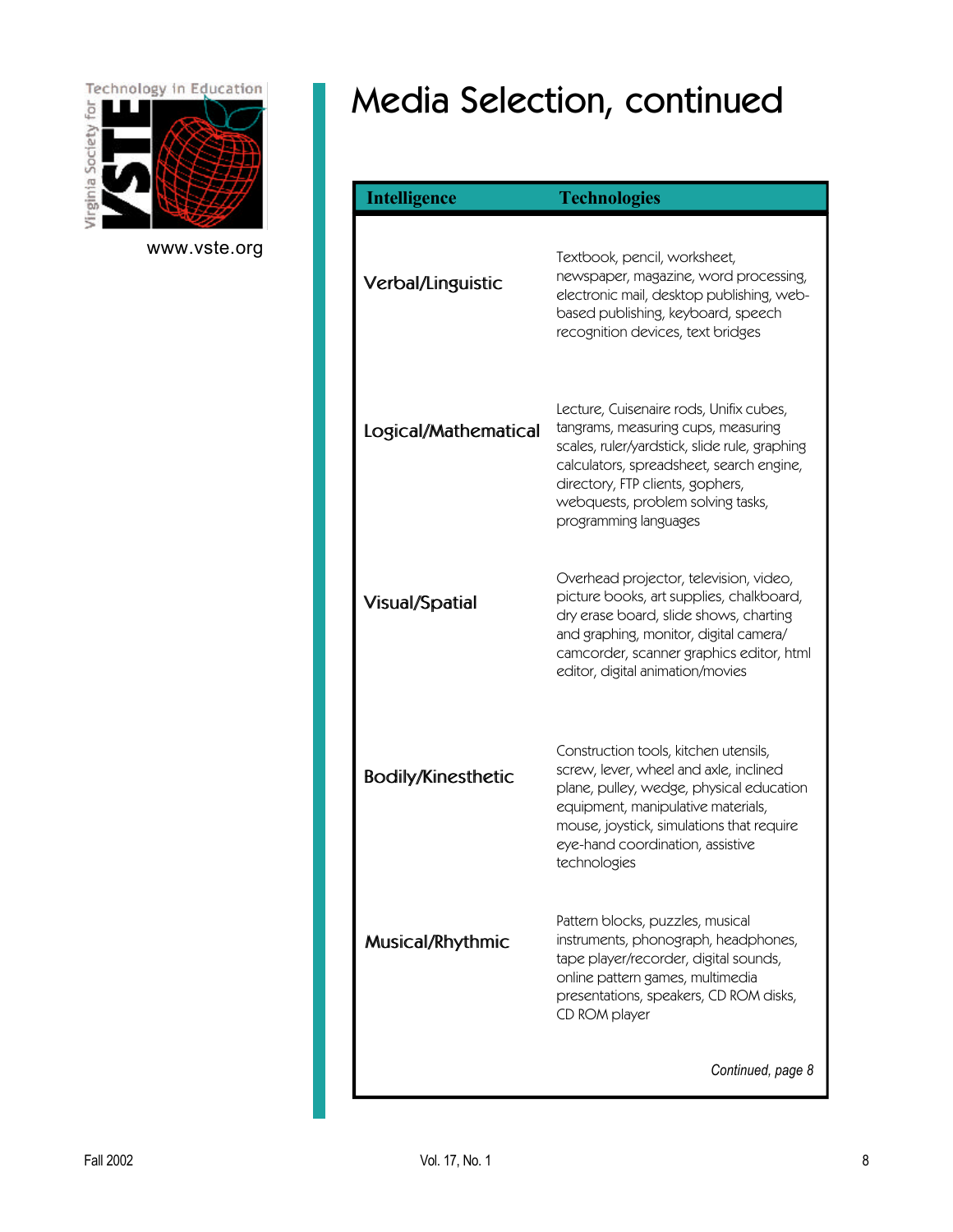

[www.vste.org](http://www.vste.org)

# Media Selection, continued

| <b>Intelligence</b>   | <b>Technologies</b>                                                                                                                                                                                                       |
|-----------------------|---------------------------------------------------------------------------------------------------------------------------------------------------------------------------------------------------------------------------|
| Intrapersonal         | Journals, diaries, surveys, voting<br>machines, learning centers, children's<br>literature, class debate, real time<br>projects, online surveys, online forms,<br>digital portfolios with self-assessments                |
| Interpersonal         | Class discussion, post-it notes, greeting<br>cards, laboratory, telephone, walkie-<br>talkie, intercom, board games, costumes,<br>collaborative projects, chat, message<br>boards, instant messenger                      |
| <b>Naturalist</b>     | Magnifying glass, microscope, telescope,<br>bug box, scrap book, sandwich bag,<br>plastic container, database, laserdisc,<br>floppy drive, file manager, semantic<br>mapping tools                                        |
| <b>Existentialist</b> | Art replica, planetarium, stage drama,<br>classic literature, classic philosophy,<br>symbols of world religions, virtual<br>communities, virtual art exhibits, virtual<br>field trips, MUDs, virtual reality, simulations |

Let's take a closer look at each intelligence and the media that will offer appropriate support. Always well accommodated in the classroom, the verbal/ linguistic intelligence can be even more effectively used through modern technologies. Set aside the traditional textbook, pencil, and paper and consider the ways word processing promotes not only composition but also editing and revising in ways that streamline the Writer's Workshop approach. Desktop publishing and web-based publishing take this idea to new levels of efficacy as students can see their work celebrated within the classroom and beyond in the "virtual" world. Electronic mail is a wonderful way to promote verbal/linguistic learning, as students are prompted to inquire of and respond to correspondents through written text.

The logical/mathematical intelligence is promoted through activities that stimulate reasoning. It can include a traditional lecture, analyzing data through a spreadsheet, conducting queries using a search engine or directory, participating in the problem solving process of a WebQuest, and even mastering a programming language or a networked system of computers.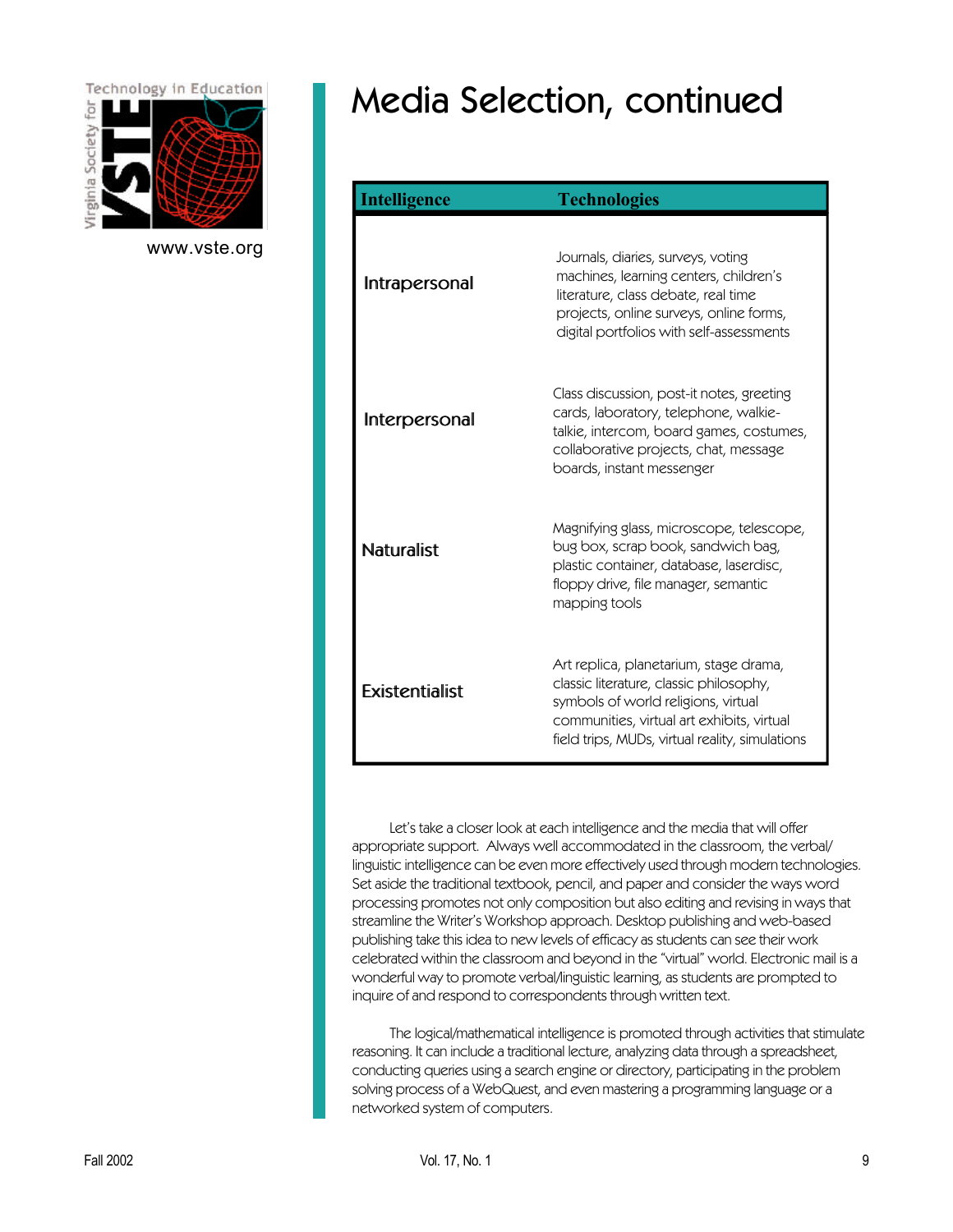

[www.vste.org](http://www.vste.org)

#### Media Selection, continued

The visual/spatial intelligence especially benefits from technology in modern education because there are so many new ways to stimulate this path to learning. While the overhead projector, slide projector and TV/VCR have been around for thirty years or more, the use of digital slide shows is a newer way to create, manipulate and present learning in the classroom. Charting and graphing has been made so much easier from the days gone by through all kinds of applications (word processors, draw/paint programs, spreadsheets, databases), and graphic editors allow us to manipulate any image to meet our needs. Throw in the possibilities for website design and construction and the recent advances in digital animation and movies and you can easily see why the visual/spatial intelligence is so aptly supported by technology.

The bodily/kinesthetic intelligence is stimulated by physical interaction with one's environment. When used in instruction, students who manipulate materials can develop a greater understanding of skills and concepts. Diagramming on the board, sorting manipulative materials by attributes, participating in a group simulation, or using an adaptive switch in order to input responses into a computer are all examples of how the bodily/kinesthetic intelligence can be accommodated.

The musical/rhythmical intelligence is the intelligence of patterns. It is accommodated in a variety of ways via technology. For example, using the tape recorder in a listening center with books to follow along prompts the use of this intelligence. Incorporating digital sounds into a multimedia presentation also accommodates this path to learning. Playing online pattern games like Mastermind and Concentration can be very musical/rhythmical. Even looking for visual patterns in the classroom or the schoolyard fosters musical/rhythmical thinking.

The intrapersonal intelligence is stimulated through activities that bring feelings, values and attitudes into play. For example, conducting a class debate on an environmental issue, following a real time expedition through uncharted islands, completing online surveys on an issue being studied in the classroom, completing an online form as a facilitating event for a unit of study, or evaluating one's own digital portfolio full of work from a semester or marking period are all ways to nurture the intrapersonal intelligence.

The interpersonal intelligence can be accommodated through class discussion on relevant topics, collaborative projects that enrich and extend the curriculum, synchronous chat between groups of students or with experts, participation in newsgroups on an assigned topic, and even mailing lists that allow multiple classes to all share ideas and experiences asynchronously.

Organizing and making sense of information in categories and hierarchies stimulates the naturalist intelligence. Creating a database to sort and search through data is a wonderful naturalist exercise. Using a laserdisc on weather is an effective way to share scientific phenomena in the classroom. More than any other activity though, semantic mapping is decidedly the most naturalist. Consider the use of the software application "Inspiration" in visually mapping out understandings of facts and concepts and how it allows the learner to manipulate ideas.

The existential intelligence is stimulated through learning experiences that reinforce one's sense of the "big picture" of learning. Newspapers, magazines and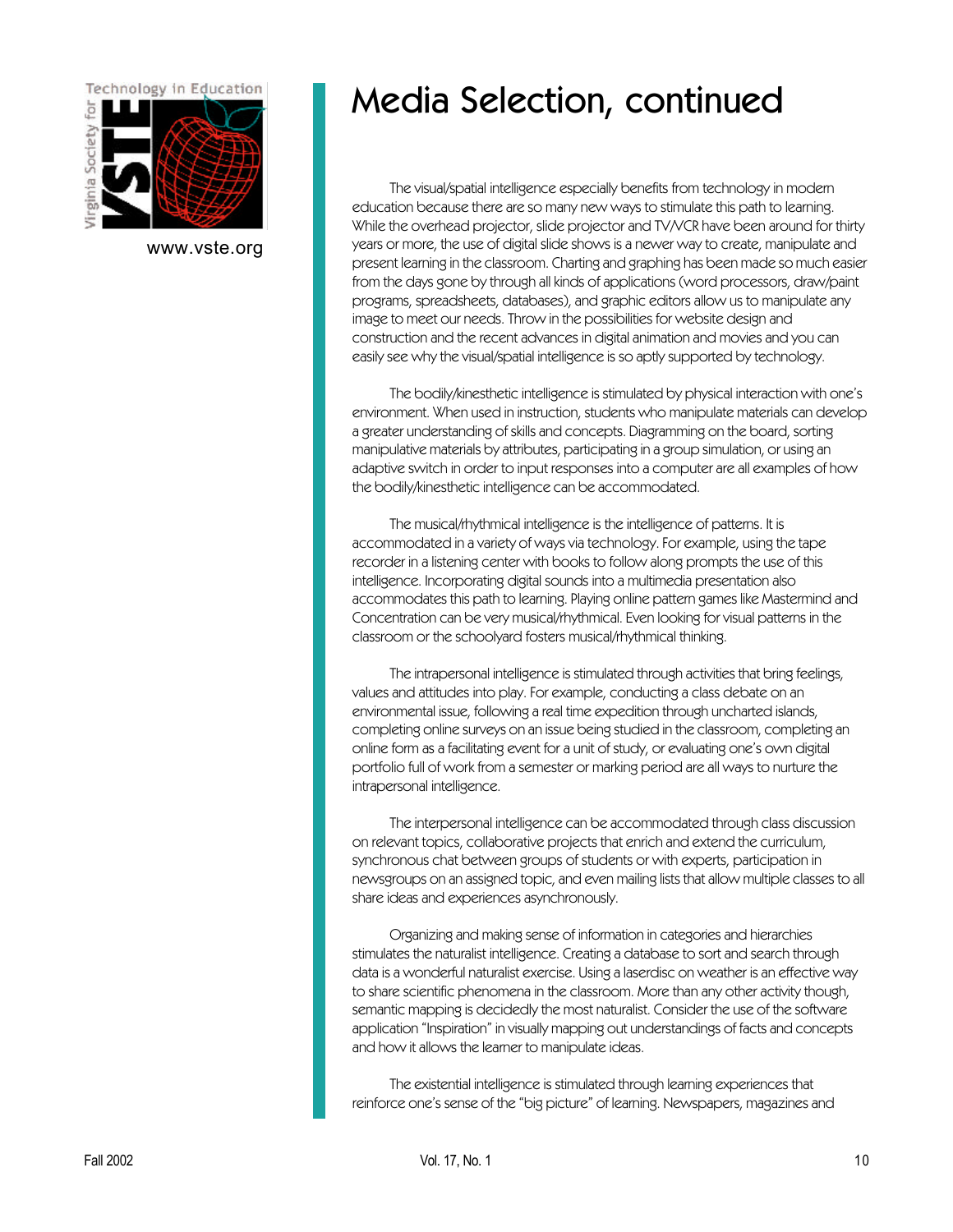

[www.vste.org](http://www.vste.org)

### Media Selection, continued

virtual communities all help students feel like they belong to something larger than their family or classroom. Virtual art experiences and field trips help students to vicariously experience beauty and awe as it exists in the world far beyond the classroom. Even online interaction with significant people through interviews and archives can promote the use of the existential intelligence.

The one caveat that has to be made here is that applications are not so neatly categorized by intelligences. Even though an HTML editing program like DreamWeaver seems to be a visual tool at first glance, consider the intra- and interpersonal dynamics that come into play as a website is formed. Or then again, the listening center described above might actually be construed as a verbal/linguistic activity rather than a musical/rhythmic task. In fact, it is both. My point is this: the only way to determine the intelligences a technology stimulates is to look at the task the technology is being used to accomplish. The technology itself is not a goal for instruction; it is merely a tool to help you accomplish that goal. It is in the process of instruction identified by a learning objective that we see the true nature of any technology and its relationship to the intelligences.

Dr. Sheryl Asen (1992) has identified ten criteria to guide incorporating technology into instruction. By using these criteria to plan for and evaluate the use of a technology, we can determine how well the technology supports educationally sound instruction.

- 1. Students are involved in tasks that are broad in scope and challenging. Activities should span a range of related, intellectually demanding experiences that are not divided into fragmented tasks. (existentialist)
- 2. Students, rather than the teacher, have control over the learning. The teacher serves as more of a guide, coach, and resource rather than a supervisor or administrator. (intrapersonal)
- 3. Students work collaboratively and cooperatively. Learning tasks should not be accomplished in social isolation. (interpersonal, kinesthetic)
- 4. Students practice and apply communication skills during learning. Learning tasks should promote questioning, discussion, and interaction. (verbal/ linguistic)
- 5. Students participate in varied learning tasks. This includes both variations in the format of the activities and in their objectives. (musical/rhythmic, kinesthetic)
- 6. Students have opportunities to address learning tasks in different ways. Different approaches to a presented activity can be explored. (naturalist)
- 7. Students learn and apply higher order thinking skills through problem solving tasks and reflection. Activities do more than ask students to recall rote facts, terms and definitions. (logical/mathematical)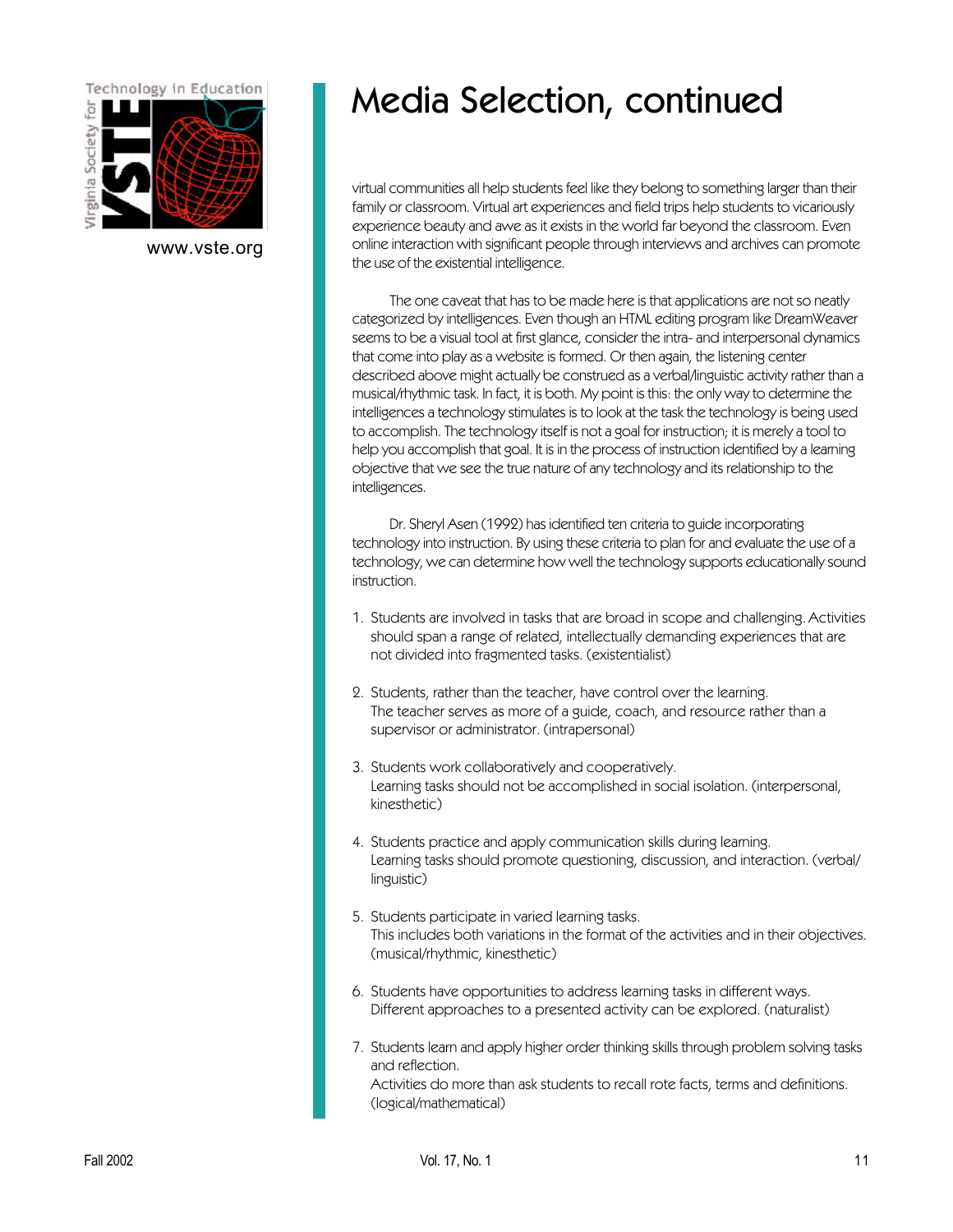

[www.vste.org](http://www.vste.org)

#### Media Selection, continued

- 8. Students are encouraged to offer varied solutions to a given problem. Reasoned answers and appropriate products are not limited to pre-set responses. All justifiable and fitting answers and products are accepted. (visual/spatial)
- 9. Students are encouraged to contribute personal ideas and experience to the learning task. Student input into the learning process is valid and valued. (intrapersonal)
- 10.Students are intrinsically motivated by the prescribed learning tasks. Accomplishing the task is rewarding on its own merits regardless of the technologies being used. (existentialist)

Note how well Asen's criteria match with Gardner's intelligences. From the objective to the assessment and every step in between, multiple intelligences can help teachers to expand their repertoire of instructional strategies and balance their selection of resources and materials, including technology.

By taking the intelligences into consideration, teachers can more effectively make use of the technologies they have at their disposal for instruction. The key is to place consideration of the intelligences into the media selection process after the learner and objective but before actually considering your technology options. In this way, teachers can avoid allowing technology to dictate their instructional choices and put it in its proper place in instruction: as a delivery vehicle for content, concepts and skills.

#### References

- Asen, S. (1992). Teaching and Learning with Technology. Alexandria, Virginia: Association for Supervision and Curriculum Development.
- Gardner, H. (1999). The Disciplined Mind. New York: Simon & Schuster.
- Gardner, H. (1983). Frames of Mind. New York: Basic Books.
- Gardner, H. (1999). Intelligence Reframed. New York: Basic Books.
- Gardner, H. (1991). Multiple Intelligences: Theory into Practice. New York: Basic Books.
- Gardner, H. (1991). The Unschooled Mind: How Children Think and How Schools Should Teach. New York: Basic Books.
- McLuhan, M. (1964) Understanding Media: The Extensions of Man. Cambridge: The MIT Press.